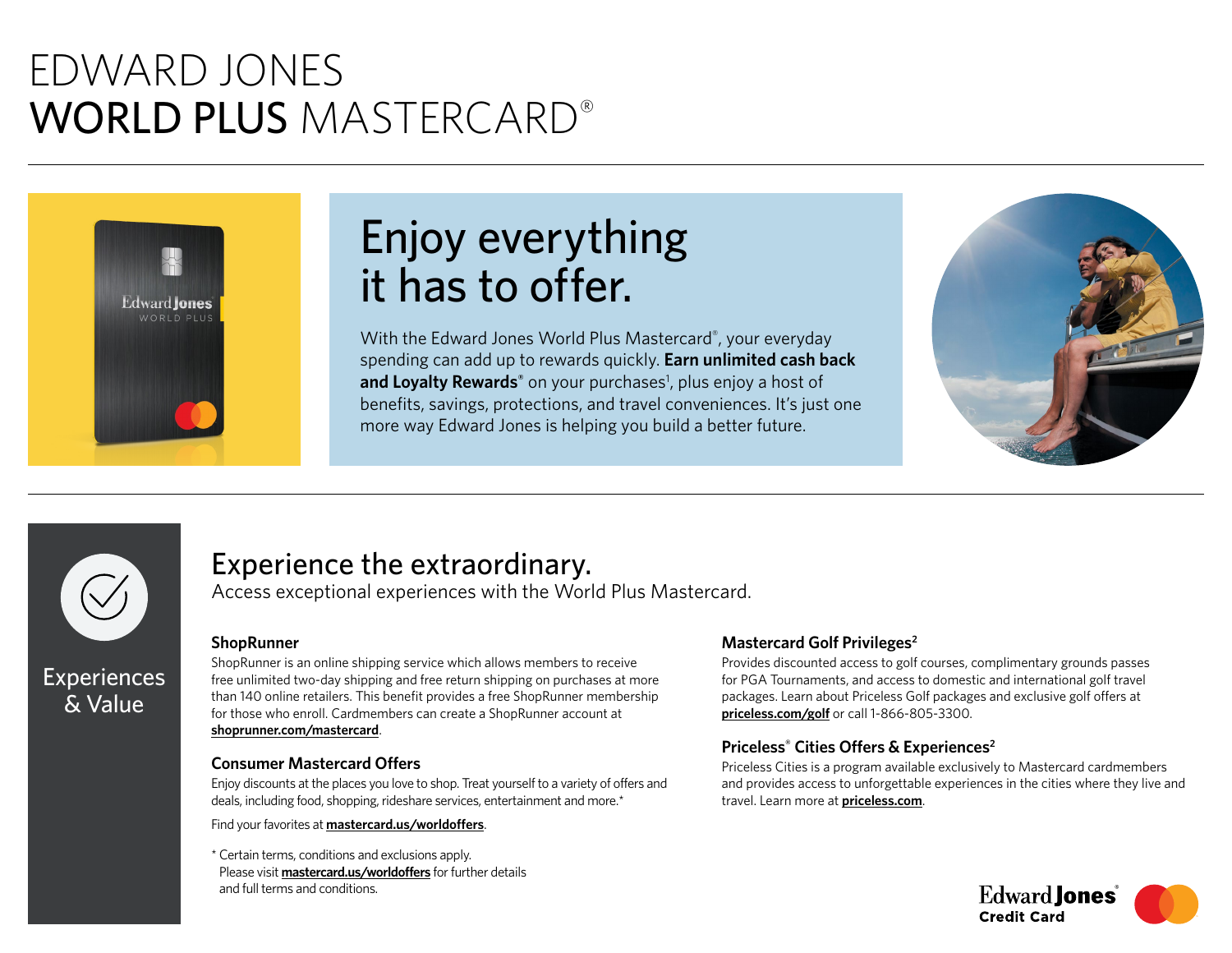# **Edward Jones World Plus Mastercard**® Benefits and How to Redeem



for Your **Security** 

### Peace of mind.

Assistance, assurance and security are added protection benefits of the World Plus Mastercard.

### **Enhanced ID Theft Protection**

Provides cardholders with ID Theft Resolution Services and Alerts by monitoring the surface, dark and deep web. Services provided are on a 24-hour basis and include lost wallet assistance, single bureau credit monitoring, financial account takeover, URL and domain monitoring, 365 days a year. In order to receive these services, you must enroll at **[mastercardus.idprotectiononline.com/](https://mastercardus.idprotectiononline.com/)**. No monetary reimbursement is associated with this benefit. Call 1-800-Mastercard (1-800-627-8372) if you believe you have been a victim of Identity Theft.

### **Zero Fraud Liability**

Zero fraud liability for unauthorized transactions. Cardmembers must notify Elan Financial Services promptly of any unauthorized use (call the number on the back of your card). Certain conditions and limitations may apply. Visit **[mastercard.us/zeroliability](https://mastercard.us/zeroliability)** for more information.

### **Mastercard Global Emergency Services**

Provides 24/7 customer assistance with lost and stolen card reporting, emergency card replacement, emergency cash advance, locating ATMs, as well as help with account-related questions. In the United States and Canada call 1-800-Mastercard (1-800-627-8372). For country-specific toll-free telephone numbers, visit **[mastercard.com](https://mastercard.com/)** or call the United States collect at 1-636-722-7111.

### **Free Spend Analysis Tool**

This free online tool can help you track expenses. Go to **[edwardjonescreditcard.com/login](https://edwardjonescreditcard.com/login) > Services > Information > Spend Analysis** to generate your spend analysis report.

### **Free Credit Score3 by TransUnion®**

Easily track your credit score to stay informed! Access your free credit score through TransUnion and take advantage of other resources that can help you plan for your financial goals. Visit **[edwardjonescreditcard.com/login](https://edwardjonescreditcard.com/login) > Services > Information > Free Credit Score** to sign up.



**Travel** 

### Travel is back.

It's time to start traveling again. You'll be ready with these exclusive benefits from your World Plus Mastercard.

### **No Foreign Transaction [Fees](https://apply.edwardjonescreditcard.com/oad/terms.controller?locationCode=9681&offerId=P3B6HGV9WX)4**

Edward Jones World Plus cardmembers pay no foreign transaction fees when making purchases or getting ATM advances outside the U.S.

### **Extra Bonus & Savings**

All cardmembers earn 4 Bonus Loyalty Points® above their regular earning on prepaid hotel and car rentals booked directly through the Edward Jones Travel Rewards Center! To make reservations, visit **[edwardjonescreditcard.com/login](https://edwardjonescreditcard.com/login) > Rewards > Link to Rewards > Travel**.